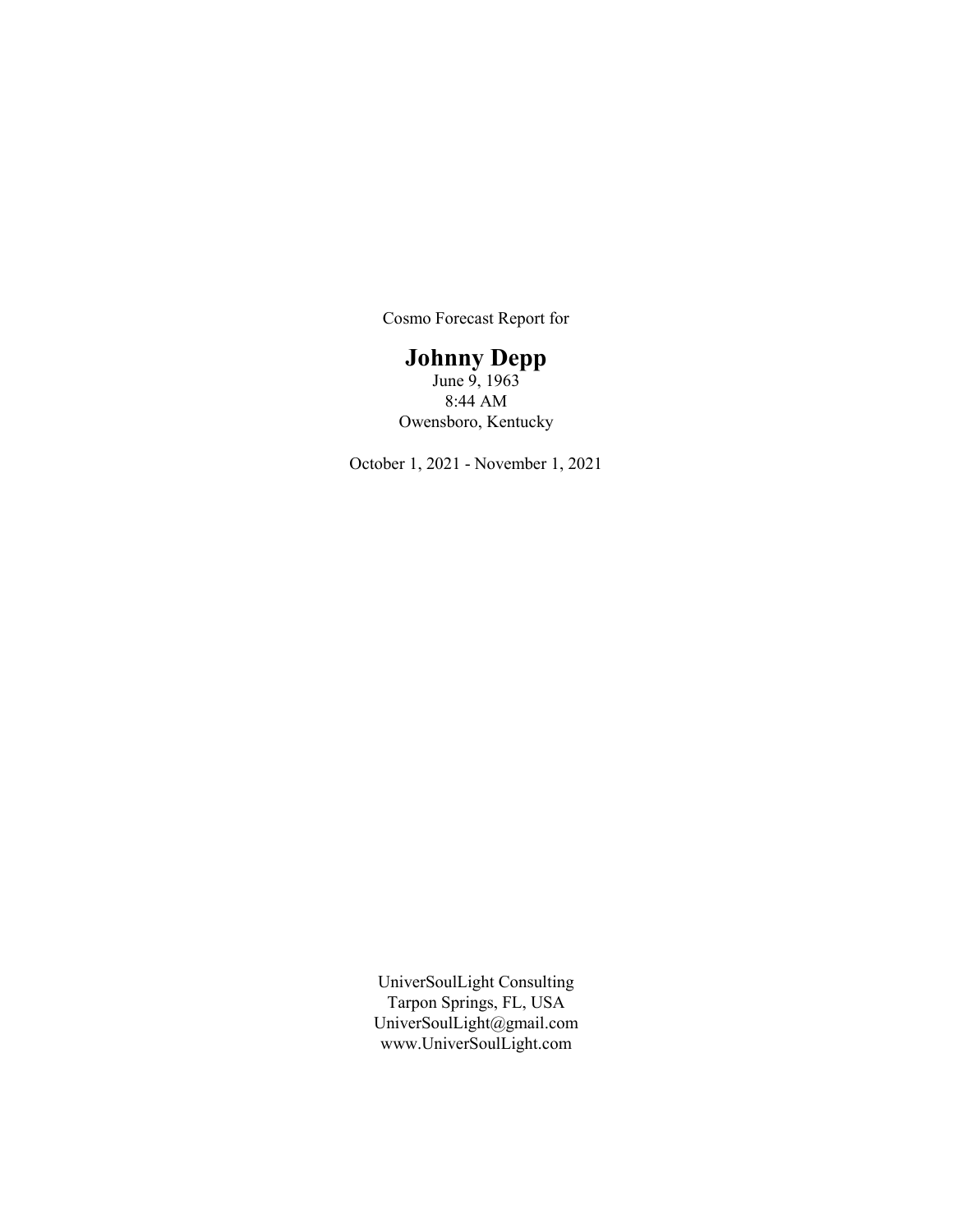Tropical/Placidus NATAL CHART

Calculated for time zone 8 hours

Natal positions:

| $Sun=18GE03$        | $Moo=13CP49$ | $Mer = 25TA17$ | $Ven = 26TA06$ | Mar= $3V113$ |
|---------------------|--------------|----------------|----------------|--------------|
| $Jup=13AR59$        | $Sat=23AQ05$ | Ura= $1V135$   | $Nep=13SC25$   | $Plu=9VI38$  |
| $\text{Asc=12LE26}$ | $MC=3TA22$   |                |                |              |

# PLANET-TO-PLANET SELECTIONS

Natal: Sun Moo Mer Ven Mar Jup Sat Ura Nep Plu Asc MC

| Transiting: Sun Mer Ven Mar Jup Sat Ura Nep Plu |                  |                            |                  |
|-------------------------------------------------|------------------|----------------------------|------------------|
| <b>ASPECT</b>                                   | ORB              | ASPECT                     | <b>ORB</b>       |
| Conj $(0 \deg 00 \min)$                         | $1 \deg 00 \min$ | Oppos $(180 \deg 00 \min)$ | $1 \deg 00 \min$ |
| Sqr(90 deg 00 min)                              | $1 \deg 00 \min$ | Trine $(120 \deg 00 \min)$ | $1 \deg 00 \min$ |
| Sxtil $(60 \deg 00 \min)$                       | $1 \deg 00 \min$ |                            |                  |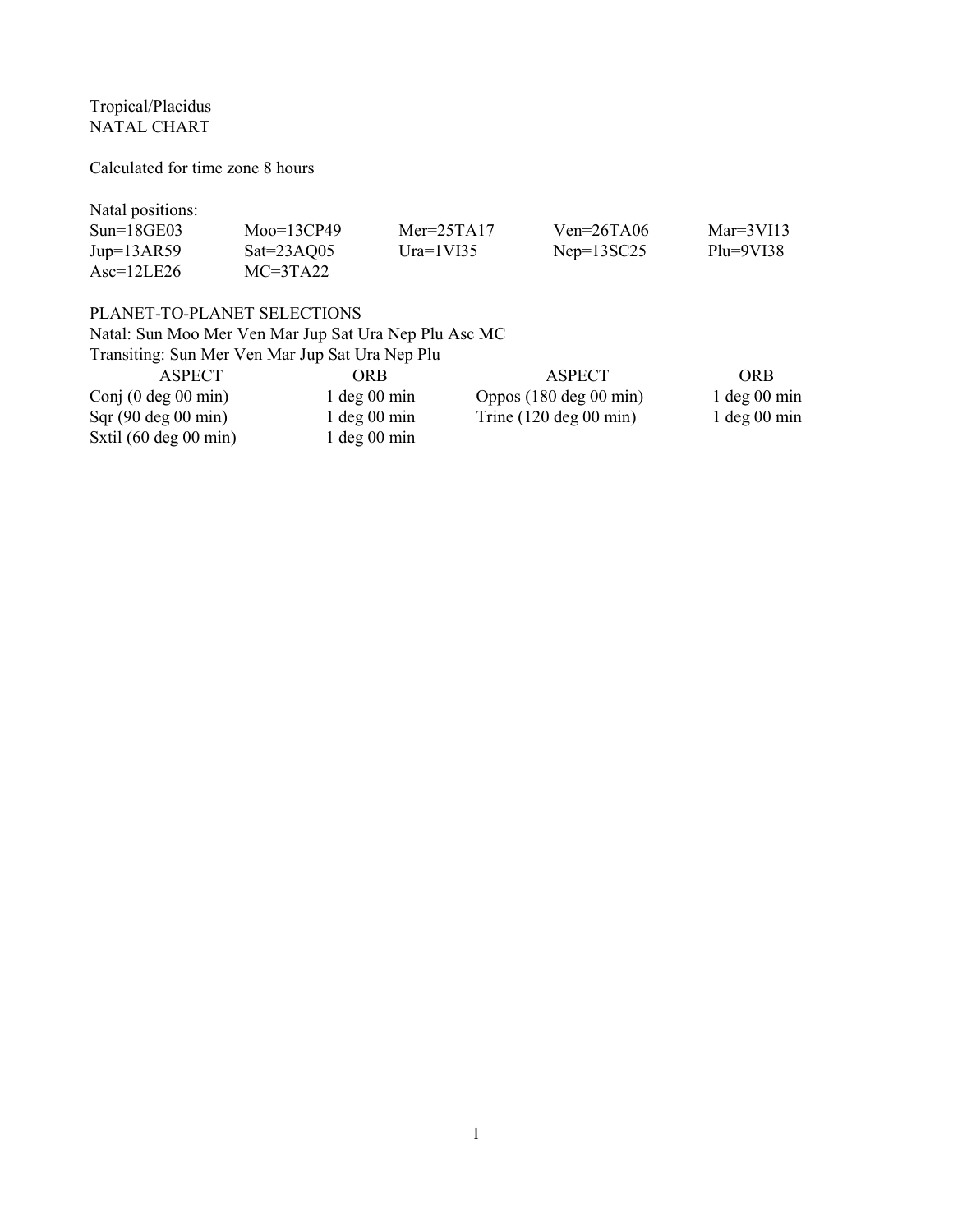### 2

### Sep 26, 2021 (Sep 14, 2021 to Nov 19, 2021)  $4 \sigma h$

You are likely to have some difficulty making an important decision at this time. You may simply feel like a change in your career and life style is needed, or someone may offer you an alternative career path that you have to carefully weigh the pros and cons of.

### $Sep\;30,\;2021$  (Sep 29, 2021 to Oct 1, 2021)  $\Omega$  is the set of intervals of  $\Box$  intervals of  $\Box$  intervals of  $\Box$  intervals of  $\Box$  intervals of  $\Box$  intervals of  $\Box$  intervals of  $\Box$  intervals of  $\Box$  intervals of

Withdrawing from emotional social contact is favored now, for even when you are with others you are likely to feel separate and alone. Sadness and disappointments in your personal life are also probable now. Inadequacies and flaws in your friends or lovers are particularly bothersome to you now, and you may feel that you have nearly exhausted your patience for dealing with these problems. It is a time to be quiet and to look objectively at how your relationships are going. Though not a pleasurable time, this can be a fruitful period in which to learn more about love and what you truly value.

# Oct 2, 2021 (Oct 1, 2021 to Oct 3, 2021)  $\qquad \qquad$   $\qquad \qquad$   $\qquad \qquad$   $\qquad \qquad$   $\qquad \qquad$   $\qquad \qquad$   $\qquad \qquad$   $\qquad \qquad$   $\qquad \qquad$   $\qquad \qquad$   $\qquad \qquad$   $\qquad \qquad$   $\qquad \qquad$   $\qquad \qquad$   $\qquad \qquad$   $\qquad \qquad$   $\qquad \qquad$   $\qquad \qquad$   $\qquad \qquad$   $\qquad \qquad$

You are more clear and objective about personal matters and your relationships, so this is a favorable time to iron out differences or come to a decision. Communicating openly with loved ones, taking a trip to visit friends, or going on an outing accompanied by one you love, figures prominently now.

### Oct 3, 2021 (Oct 3, 2021 to Oct 4, 2021) d b j

The emphasis is now on long-range financial planning, thinking about future security, and formulating strategies to achieve your ambitions. Your ability to study quietly, to concentrate on complex mental work, and to think deeply about serious matters is much better than usual. This is a good time to organize your affairs and also to seek professional advice about your concerns.

### Oct 3, 2021 (Oct 3, 2021 to Oct 4, 2021)  $\qquad \qquad$   $\qquad \qquad$   $\qquad \qquad$   $\qquad \qquad$   $\qquad \qquad$   $\qquad \qquad$   $\qquad \qquad$   $\qquad \qquad$   $\qquad \qquad$   $\qquad \qquad$   $\qquad \qquad$   $\qquad \qquad$   $\qquad \qquad$   $\qquad \qquad$   $\qquad \qquad$   $\qquad \qquad$   $\qquad \qquad$   $\qquad \qquad$   $\qquad \qquad$   $\qquad \qquad$

Your needs for love, companionship, friendship, and sharing are very strong now, and you won't want to be alone or work go off to do solitary work. In fact, you feel like relaxing and enjoying the beautiful side of life rather than laboring or concentrating on difficult tasks. A significant development in a close relationship or strong feelings of attraction to someone you encounter, are very likely at this time.

# $Oct 3, 2021$  (Oct 2, 2021 to Oct 5, 2021) g  $\star k_{\infty}$

At this time you are able to be very clear and above-board with other people, bringing out your desires and differences between yourself and others in a way that is unlikely to offend or stir up hostility. Because you appear confident, others are inclined to follow your lead now.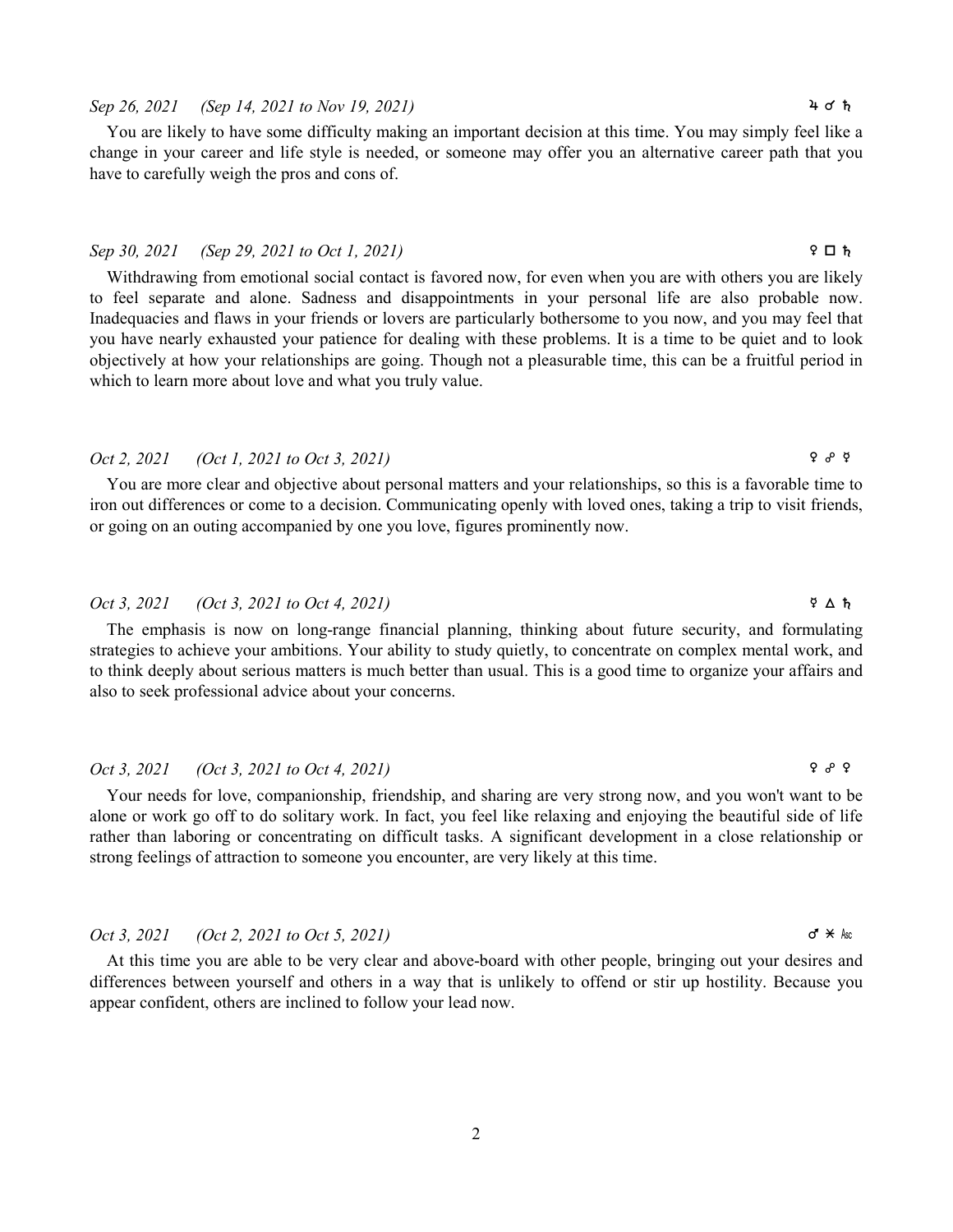### 3

### $Oct 5, 2021$  (Oct 5, 2021 to Oct 6, 2021)  $Q \times kx$

This is a time for being with people and especially giving something of yourself and your talents to others. You want to be seen and noticed. You receive appreciation and a positive response, and possibly an opportunity or personal contact which will be quite beneficial.

### Oct 5, 2021 (Oct 4, 2021 to Oct 7, 2021)  $\sigma \Box$

At this time you are prone to irritability, temper tantrums, and flying off the handle for slim reasons. You are also impatient and inclined to rush unnecessarily, which can cause accidents or bruised feelings of the part of the people you live with or work closely with. You are in a fighting mood and stand up for your rights more readily than usual, but beware of the tendency to be abrasive and insensitive.

### Oct 6, 2021 (Oct 4, 2021 to Oct 7, 2021)  $\sigma^2 \theta^2 + \sigma^3$

Your energy level and your self-confidence are high now. You are full of enterprise and may chaff at the bit if you can not do enough, if your present position doesn't give you enough scope, or if your superiors do not allow you to take initiative and advance as you want to. Also, at this time you tend to overextend yourself or to believe you can do more than you actually can.

### Oct 6, 2021 (Oct 5, 2021 to Oct 7, 2021)  $\Box$

Tension in your home life, conflicts between work demands and personal needs, or unresolved emotional tangles are likely to arise now, necessitating adjustments and compromises on your part.

A side of you which is usually hidden or in the background is likely to emerge now, and this may be positive or negative.

### Oct 6, 2021 (Oct 5, 2021 to Oct 7, 2021) a x h

A goal or vision you have been working toward comes into fruition now, or gains momentum and positive recognition from others. You feel expansive and inclined to take risks, and you may be overly extravagant now.

### Oct 8, 2021 (Oct 7, 2021 to Oct 9, 2021) d b a

You are very clear and perceptive now. It's a good time to make a decision or come to an agreement, negotiate, exchange your views with others, present your case. If you are in a profession dealing with words, ideas, or communication, this is a very productive time for you. Ideas flow, and you express your thoughts well.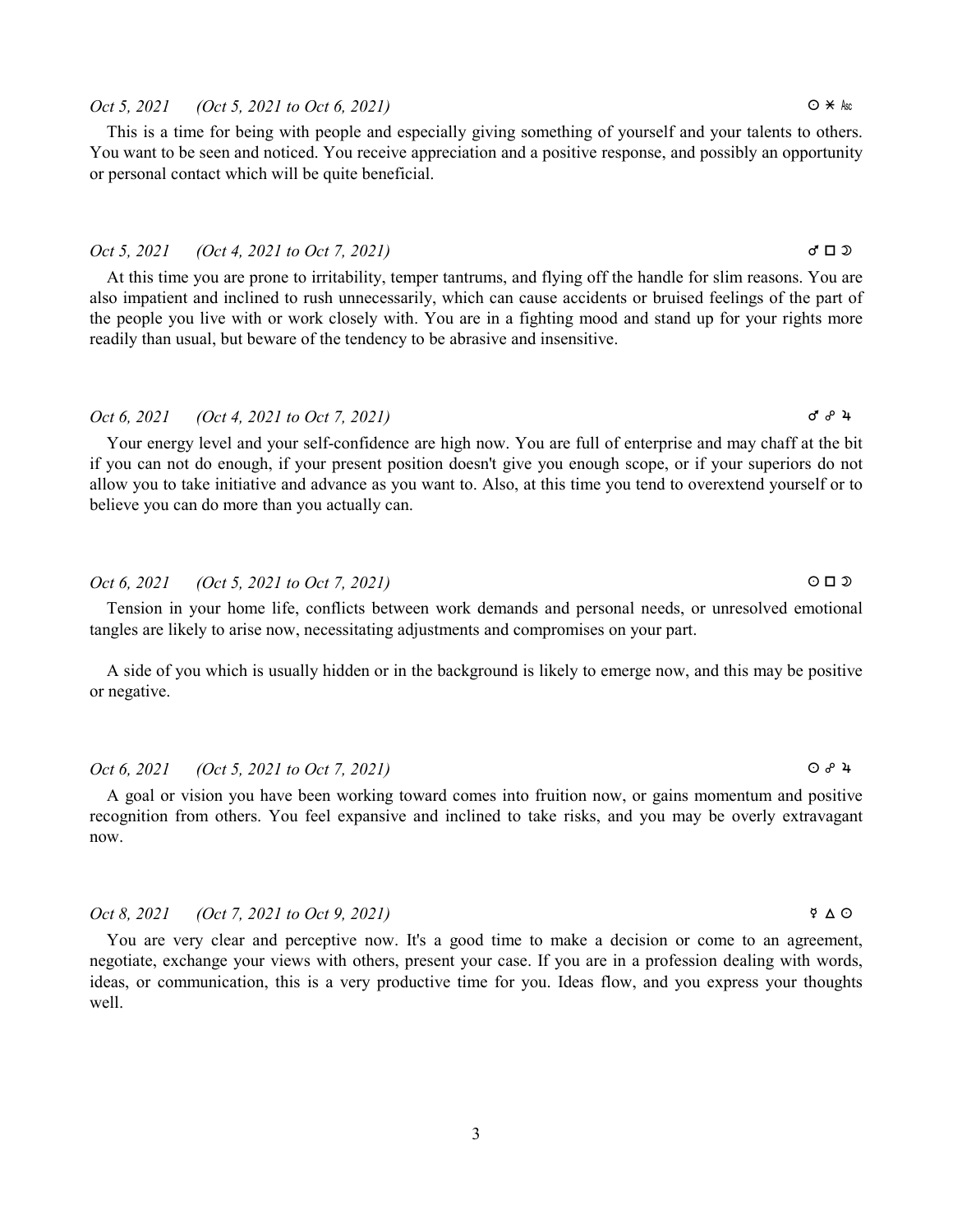### Oct 8, 2021 (Oct 7, 2021 to Oct 9, 2021)  $\Box$   $\Box$   $\Box$

You are impulsively affectionate and flirtatious at this time, and you feel quite restless if you are in a stable, predictable relationship that offers little excitement. You may be highly attracted to someone new, simply because of the novelty and possibilities for adventure. Also, your friends or love partner may behave in unexpected ways. Flexibility and openmindedness in your relationships is called for now.

### Oct 9, 2021 (Jun 8, 2021 to Nov 3, 2021)  $\forall \Delta \mathfrak{D}$

You are more spontaneous, free, and uninhibited in your expression of feelings now. Your sense of humor is very good, and you can expect a lot of good times, laughter, and joking throughout this period.

# Oct 10, 2021 (Oct 9, 2021 to Oct 11, 2021) f c g

Tangles in romantic relationships are likely now. Your sexual drive is quite strong, and you may be more concerned with satisfying your own desires than in being sensitive to your partner. All interactions with people of the opposite sex are inclined to be tense right now.

# Oct 10, 2021 (Oct 9, 2021 to Oct 11, 2021)  $\bigcirc \Delta \circ$

Confidence and inner harmony prevail. You can move forward with creative projects and express yourself more easily and comfortably now. Your efforts are well-received at this time.

### Oct 11, 2021 (Oct 11, 2021 to Oct 12, 2021) d x h

You are mentally restless and can not concentrate well on your immediate, familiar tasks. You are not inclined to discipline your mind or focus on practical matters, unless there is an element of gambling, play, or risk-taking involved. Reading something that is mind expanding, taking a trip, or planning a vacation is favored at this time.

### Oct 11, 2021 (Oct 11, 2021 to Oct 12, 2021) d c s

Emotions, prejudices, or unresolved issues from the past come up in your interactions with others now, and you may not be very objective.

This is a good time to speak up and clear the air of any grievances you have been holding on to for some time.

Personal subjects are the topic of discussion now. Reminiscing, remembering, daydreaming about and reflecting on the past is likely.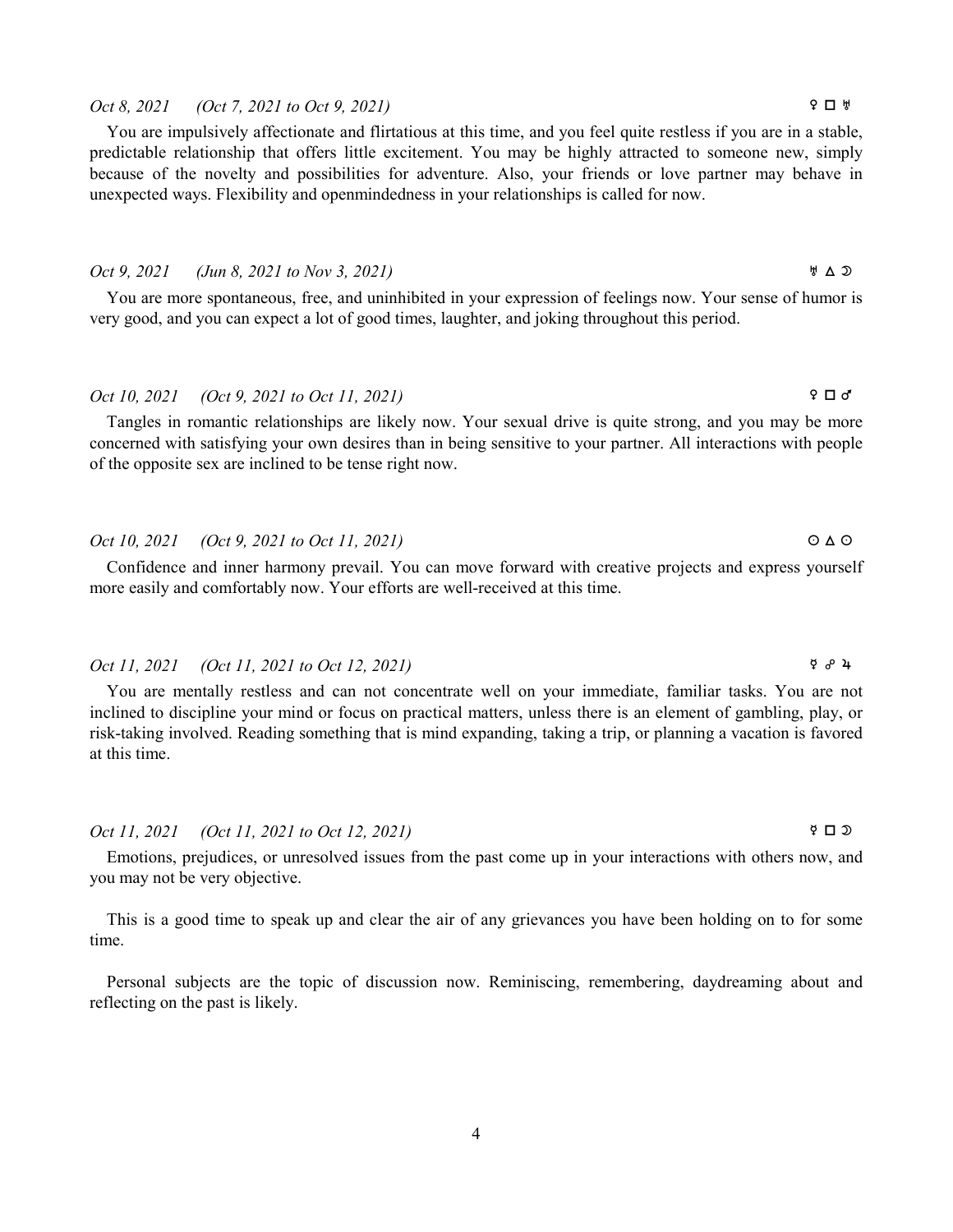# Oct 12, 2021 (Oct 10, 2021 to Oct 13, 2021)  $\sigma^* \Delta \Omega$

Your vitality and self-confidence are high, and you can achieve your goals with much more ease than usual. You enjoy vigorous physical activities, competitive work or sports, and meeting challenges. You are inclined to strike out on your own and to assert your own will, but not in a way that creates resistance in others.

### Oct 13, 2021 (Oct 13, 2021 to Oct 14, 2021) d n S

This is an excellent time to be out and about. There are significant opportunities to make connections, exchange information, and to learn something through a meeting or chance encounter. Letters, phone calls, and conversations that you initiate are productive at this time.

# Oct 15, 2021 (Oct 15, 2021 to Oct 16, 2021)  $\bigcirc \Delta h$

Today it is easy for you to concentrate on your work, to eliminate what is superfluous or distracting you from what you really need to do. You have the self-control and discipline to apply yourself to tasks that you may have been avoiding. You want to put your affairs in order and have a greater tolerance for tedium than usual. This is a good time to tackle mundane chores and practical business.

# Oct 16, 2021 (Oct 15, 2021 to Oct 17, 2021)  $\qquad \qquad$   $\Box$   $\Box$

Hidden passions, fears, jealousies, longings, desires, or needs surface in you now and can stir up trouble in your closest relationships. You are prone to be compulsive or demanding in a close relationship, to be emotionally driven and to force things to a head in some emotionally-laden situation. Positively, a relationship can be deepened and reborn now, given new life by your willingness to reveal yourself completely to your loved one.

### Oct 18, 2021 (Oct 17, 2021 to Oct 19, 2021)  $\Omega$   $\Delta$  As

At this time you are inclined to invest your time and money into making your environment more beautiful and comfortable. You may also wish to enhance your personal appearance in some way, such as getting a new hair style or purchasing clothing, cosmetics and the like. Social gatherings are also very positive for you now.

### Oct 19, 2021 (Oct 18, 2021 to Oct 21, 2021)  $\sigma \Delta h$

Your concentration is excellent now and you are serious about your work. You want to focus on real accomplishment and avoid frivolity and distractions. You may fruitfully tackle difficult, disagreeable tasks or work that usually frustrates you, for your patience and ability to do painstaking work is brought out now. Self-control and self-discipline are required of you at this time, but fortunately, they yield positive results in the long run.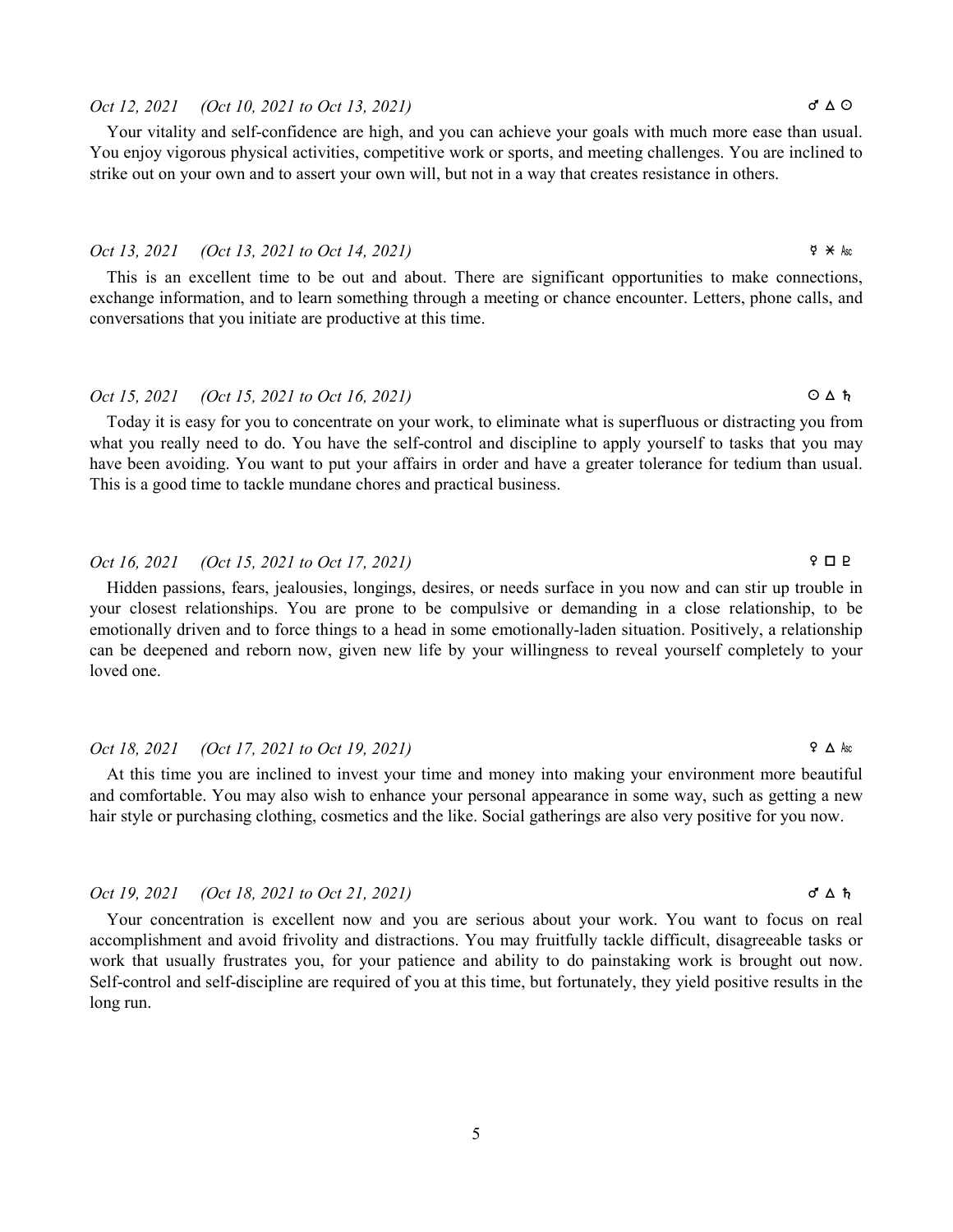# Oct 20, 2021 (Sep 19, 2021 to Nov 13, 2021)  $\forall x \in \mathbb{R}$

Your imagination and psychic sensitivity are extremely high now. You are inspired by high ideals, dreams, visions, and fantasies. In fact, you are so sensitive now, that you may have a significant clairvoyant experience, even if you don't believe in such things!

### Oct 20, 2021 (Oct 19, 2021 to Oct 21, 2021)  $\qquad \qquad$   $\qquad \qquad$   $\qquad \qquad$   $\qquad \qquad$   $\qquad \qquad$   $\qquad \qquad$   $\qquad \qquad$   $\qquad \qquad$   $\qquad \qquad$   $\qquad \qquad$   $\qquad \qquad$   $\qquad \qquad$   $\qquad \qquad$   $\qquad \qquad$   $\qquad \qquad$   $\qquad \qquad$   $\qquad \qquad$   $\qquad \qquad$   $\qquad \qquad$   $\qquad \q$

Emotional well-being and contentment characterize this time period. You feel quite relaxed and carefree, and this would be a splendid time for a vacation. Laziness, self-indulgence, and expecting everything to work out well with no effort on your part are negative possibilities now. You feel very lucky and you are likely to be lax or extravagant with your money. Material benefits are, indeed, likely at this time, but beware of being overly generous or depending too much on Lady Luck.

# Oct 23, 2021 (Oct 23, 2021 to Oct 24, 2021)  $\forall x \neq 0$

This astrological influence (Mer Sxtil Asc) also occurred on Oct 13, 2021 (peak date). Please refer to this date.

# Oct 24, 2021 (Oct 23, 2021 to Oct 25, 2021)  $\qquad \qquad$   $\qquad \qquad$   $\qquad \qquad$   $\qquad \qquad$   $\qquad \qquad$   $\qquad \qquad$   $\qquad \qquad$   $\qquad \qquad$   $\qquad \qquad$   $\qquad \qquad$   $\qquad \qquad$   $\qquad \qquad$   $\qquad \qquad$   $\qquad \qquad$   $\qquad \qquad$   $\qquad \qquad$   $\qquad \qquad$   $\qquad \qquad$   $\qquad \qquad$   $\qquad \q$

You feel quite loving and warm, with a desire to give and receive affection and appreciation. Also, your desire for beauty stimulates your creativity. If you are artistic, your work will be particularly inspired now. Indulging in your desire for beauty or luxury is likely at this time.

### Oct 24, 2021 (Oct 23, 2021 to Oct 25, 2021)  $\bigcirc \star \forall$

Acting on impulse, changing your usual routine, improvising and using your intuition rather than following a prescribed, logical way of doing things is called for now. The tempo of your life accelerates now. Expect a rather inconstant, unpredictable, but interesting time.

Oct 25, 2021 (Oct 23, 2021 to Oct 25, 2021) d c s

This astrological influence (Mer Sqr Moo) also occurred on Oct 11, 2021 (peak date). Please refer to this date.

Oct 25, 2021 (Oct 25, 2021 to Oct 26, 2021)  $\qquad \qquad$   $\qquad \qquad$   $\qquad \qquad$   $\qquad \qquad$   $\qquad \qquad$   $\qquad \qquad$   $\qquad \qquad$   $\qquad \qquad$   $\qquad \qquad$   $\qquad \qquad$   $\qquad \qquad$   $\qquad \qquad$   $\qquad \qquad$   $\qquad \qquad$   $\qquad \qquad$   $\qquad \qquad$   $\qquad \qquad$   $\qquad \qquad$   $\qquad \qquad$   $\qquad \q$ 

This astrological influence (Mer Oppos Jup) also occurred on Oct 11, 2021 (peak date). Please refer to this date.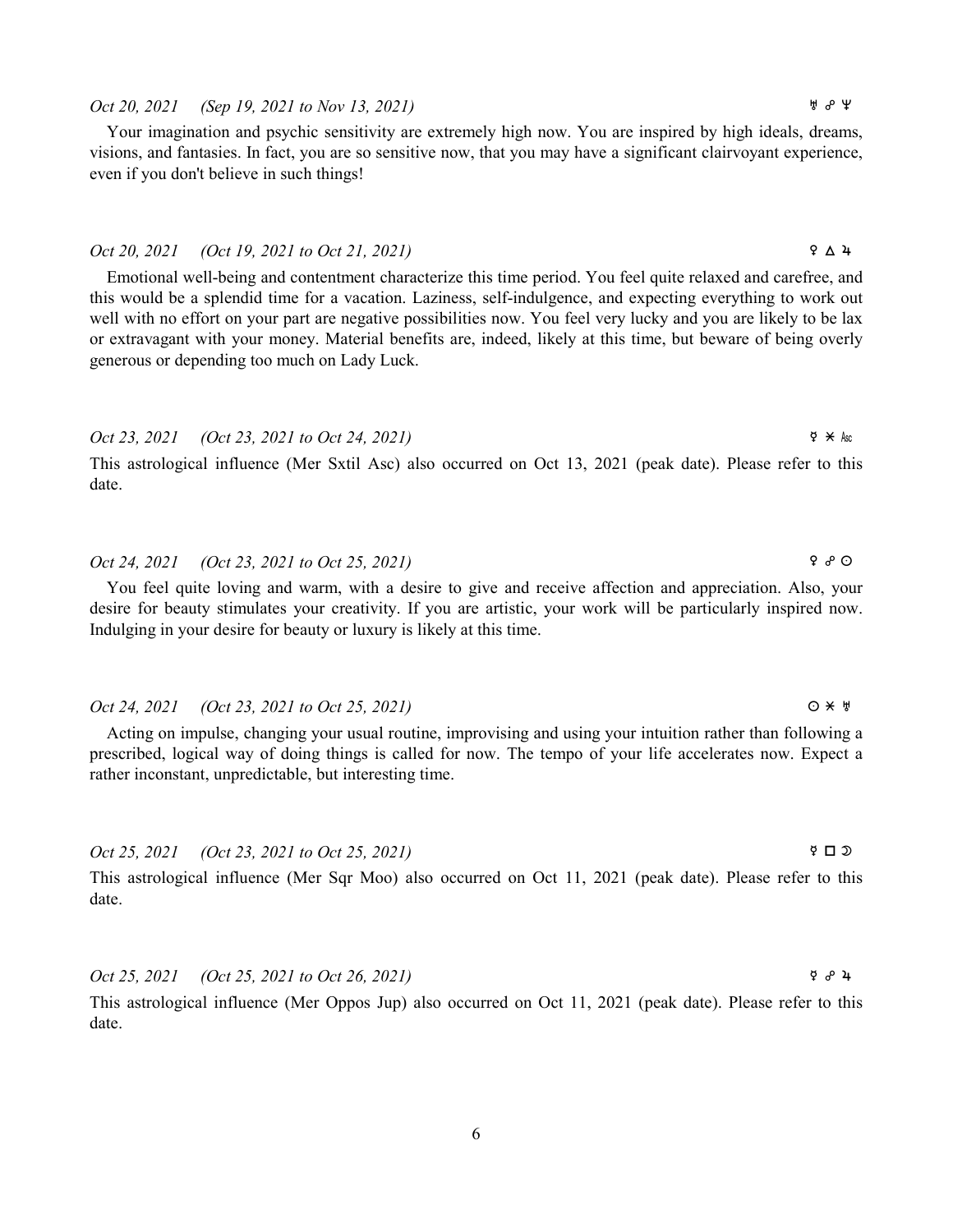# 7

# $Oct 26, 2021$  (Oct 25, 2021 to Oct 27, 2021)  $Q \times \sigma$

Your vitality and courage are strong now and you are eager to meet challenges. You can accomplish a great deal of work, especially if it involves physical effort. If you are active in sports, you will be especially competitive and vigorous now. Self-confidence is high.

### $Oct 26, 2021$  (Oct 25, 2021 to Oct 27, 2021)  $\bigcirc$   $\mathcal{S}$  Mc

This is a time for withdrawing your energy, attention, and efforts from the outside world and external goals in order to replenish yourself. Quiet reflection and attention to your inner world, your family, and the foundation that supports all of your outside activities, is called for. This is a time to "lie low". You may have to work quietly or without much outside recognition at this time.

# Oct 28, 2021 (Oct 27, 2021 to Oct 29, 2021) d b a

This astrological influence (Mer Trine Sun) also occurred on Oct 8, 2021 (peak date). Please refer to this date.

### Oct 29, 2021 (Oct 29, 2021 to Oct 30, 2021)  $9 \times h$

You are feeling sober and realistic about love at this time, and are interested in being with people you respect and can depend upon - your oldest, true-blue friends. Also, reaching out to an older relative or another mature, experienced person can mean a lot to you and be mutually beneficial now.

### Nov 1, 2021 (Oct 31, 2021 to Nov 2, 2021) d b j

The emphasis is now on long-range financial planning, thinking about future security, and formulating strategies to achieve your ambitions. Your ability to study quietly, to concentrate on complex mental work, and to think deeply about serious matters is much better than usual. This is a good time to organize your affairs and also to seek professional advice about your concerns.

### Nov 1, 2021 (Oct 31, 2021 to Nov 2, 2021)  $\bigcirc \ast P$

There are opportunities for deep sharing, and powerful, meaningful contacts with others, especially people who share common goals or ideals. An opportunity for a leadership role is also likely.

# $Nov \, I$ , 2021 (Oct 31, 2021 to Nov 3, 2021) g  $\forall * \forall$

Physical thrills and excitement have a strong appeal for you now, and you want to do something new and out of the ordinary. You also have a lot of energy and quick reflexes. A vigorous game of racquetball or tennis, or some other fast-moving competitive sport would be a good outlet for you now. Acting on your spontaneous impulses and following through on some of your more unusual or "crazy" desires will yield surprises, mostly positive.